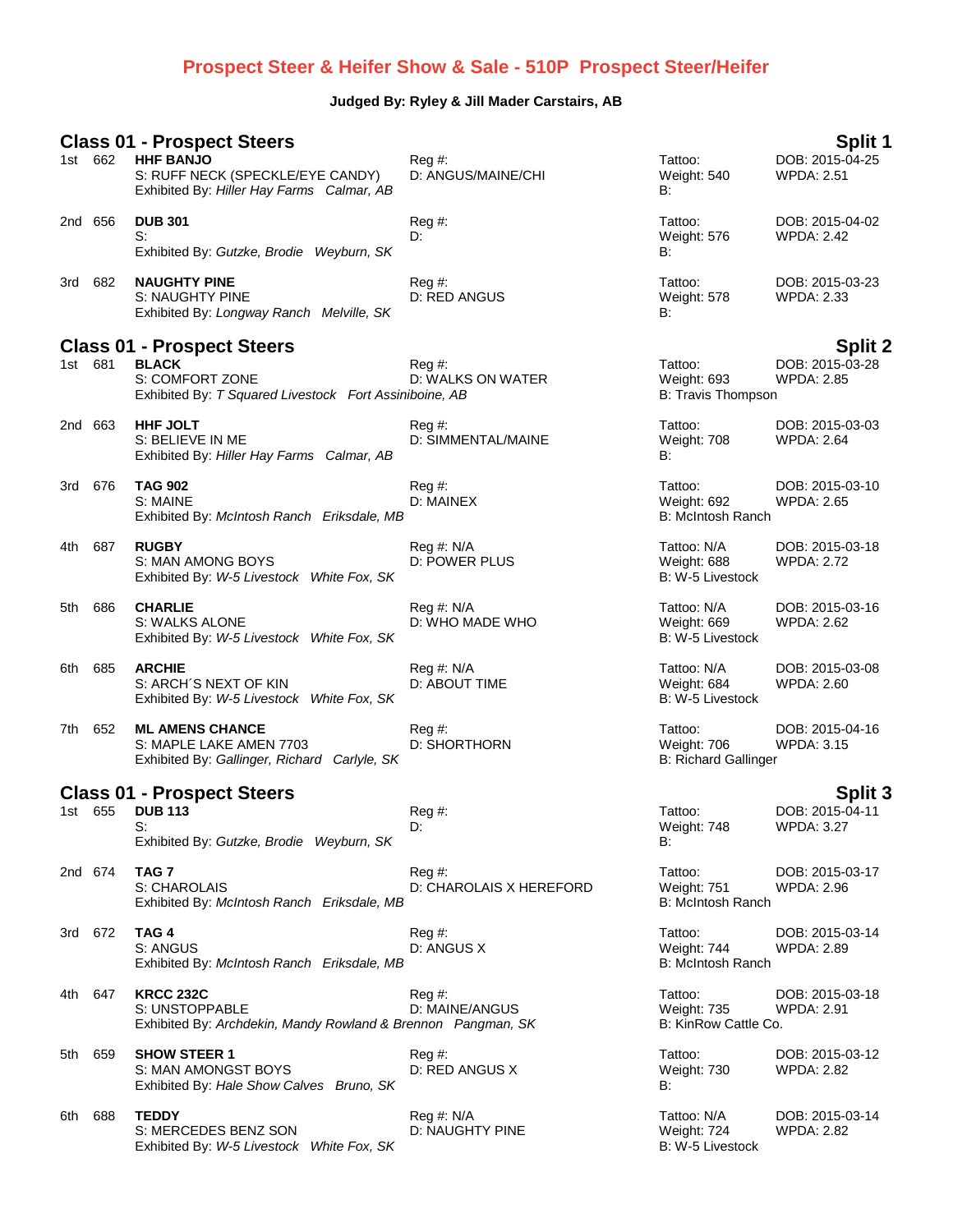| Split 4<br><b>Class 01 - Prospect Steers</b>                           |         |                                                                                                                                                                       |                              |                                                          |                                                                                |
|------------------------------------------------------------------------|---------|-----------------------------------------------------------------------------------------------------------------------------------------------------------------------|------------------------------|----------------------------------------------------------|--------------------------------------------------------------------------------|
|                                                                        | 1st 654 | <b>DUB 101</b><br>S:<br>Exhibited By: Gutzke, Brodie Weyburn, SK                                                                                                      | Reg#<br>D:                   | Tattoo:<br>Weight: 811<br>В:                             | DOB: 2015-04-04<br><b>WPDA: 3.44</b>                                           |
|                                                                        | 2nd 664 | <b>CLUBBY/SIMM/CLUBBY</b><br>S: MAN AMONG BOYS<br>Exhibited By: Manchester Polled Herefords Senlac, SK                                                                | Reg#<br>D: CLUBBY/SIMM       | Tattoo:<br>Weight: 786<br>B: Manchester Polled Herefords | DOB: 2015-03-23<br><b>WPDA: 3.17</b>                                           |
| 3rd                                                                    | 649     | <b>CAMPBELL TAG 27</b><br>S: STRANGE ADDICTION<br>Exhibited By: Campbell Show Steers Derwent, AB                                                                      | Reg#<br>D: ANGUS             | Tattoo:<br>Weight: 776<br>B:                             | DOB: 2015-04-14<br><b>WPDA: 3.43</b>                                           |
| 4th                                                                    | 648     | <b>KRCC 238C</b><br>S: WALKS THIS WAY<br>Exhibited By: Archdekin, Mandy Rowland & Brennon Pangman, SK                                                                 | Reg#<br>D: MAINE/ANGUS       | Tattoo:<br><b>Weight: 795</b><br>B: KinRow Cattle Co.    | DOB: 2015-03-15<br><b>WPDA: 3.11</b>                                           |
| 5th                                                                    | 660     | <b>SHOW STEER 2</b><br>S: BODACIOUS<br>Exhibited By: Hale Show Calves Bruno, SK                                                                                       | Reg#<br>D: ANGUS X           | Tattoo:<br>Weight: 785<br>B:                             | DOB: 2015-03-11<br><b>WPDA: 3.02</b>                                           |
| 6th                                                                    | 668     | <b>ANGUS</b><br>S: ANGUS<br>Exhibited By: Bronyx Angus Unity, SK                                                                                                      | Reg#<br>D: ANGUS             | Tattoo:<br>Weight: 809<br>B: Bronyx angus                | DOB: 2015-04-08<br><b>WPDA: 3.49</b>                                           |
| 7th                                                                    | 665     | <b>ANGUS</b><br>S: ANGUS<br>Exhibited By: Bronyx Angus Unity, SK                                                                                                      | Reg#<br>D: ANGUS             | Tattoo:<br>Weight: 814<br>B: Bronyx angus                | DOB: 2015-03-05<br>WPDA: 3.06                                                  |
|                                                                        | 1st 680 | <b>Class 01 - Prospect Steers</b><br><b>CHIMAINE X SIMM/ANGUS</b><br>S: WALKS ALONE<br>Exhibited By: Rasmuson Cattle Midale, SK<br>Additional Owner: Alastair Burnett | Reg#<br>D: AB 5106           | Tattoo:<br>Weight: 904<br><b>B: Alastair Burnett</b>     | Split 5<br>DOB: 2015-03-01<br><b>WPDA: 3.35</b>                                |
|                                                                        | 2nd 683 | <b>VANDY/TABLELAND STEER</b><br>S: MAN AMONG BOYS<br>Exhibited By: Vandy Cattle Benson, SK<br>Additional Owner: Tableland Cattle Co.                                  | Reg#<br>D: PTO               | Tattoo:<br>Weight: 858                                   | DOB: 2015-03-10<br><b>WPDA: 3.29</b><br>B: Vandy Cattle & Tableland Cattle Co. |
| 3rd                                                                    | 673     | TAG 5<br>S: MONOPOLY<br>Exhibited By: McIntosh Ranch Eriksdale, MB                                                                                                    | Reg #:<br>D: 63              | Tattoo:<br>Weight: 851<br>B: Mcintosh Ranch              | DOB: 2015-03-12<br>WPDA: 3.29                                                  |
| 4th                                                                    | 653     | <b>RENO</b><br><b>S: SIMMENTAL</b><br>Exhibited By: Gallinger, Richard Carlyle, SK                                                                                    | Reg#<br>D: SIMMENTAL X ANGUS | Tattoo:<br>Weight: 945<br>B: Maple Lake Stock Farms      | DOB: 2015-02-19<br><b>WPDA: 3.38</b>                                           |
| 5th                                                                    | 667     | <b>ANGUS</b><br>S: ANGUS<br>Exhibited By: Bronyx Angus Unity, SK                                                                                                      | $\text{Req } #:$<br>D: ANGUS | Tattoo:<br>Weight: 878<br>B: Bronyx angus                | DOB: 2015-03-30<br>WPDA: 3.64                                                  |
| 6th                                                                    | 651     | <b>ACE</b><br>S: ANGUS<br>Exhibited By: Gallinger, Richard Carlyle, SK                                                                                                | Reg #:<br>D: MAINE X         | Tattoo:<br>Weight: 839<br>B: Wilkon Ridge Stock Farms    | DOB: 2015-02-27<br><b>WPDA: 3.08</b>                                           |
| 7th                                                                    | 666     | <b>ANGUS</b><br>S: ANGUS<br>Exhibited By: Bronyx Angus Unity, SK                                                                                                      | Reg #:<br>D: ANGUS           | Tattoo:<br>Weight: 830<br>B: Bronyx                      | DOB: 2015-03-14<br><b>WPDA: 3.23</b>                                           |
| <b>Class 02 - Grand Champion and Reserve Grand Champion</b><br>Split 0 |         |                                                                                                                                                                       |                              |                                                          |                                                                                |

## **Class 02 - Grand Champion and Reserve Grand Champion Prospect Steer**

| 1st. | 680     | <b>CHIMAINE X SIMM/ANGUS</b><br>S: WALKS ALONE                                 | $\text{Req } #:$<br>D: AB 5106 | Tattoo:<br>Weight: 904       | DOB: 2015-03-01<br>WPDA: 3.35 |
|------|---------|--------------------------------------------------------------------------------|--------------------------------|------------------------------|-------------------------------|
|      |         | Exhibited By: Rasmuson Cattle Midale, SK<br>Additional Owner: Alastair Burnett |                                | <b>B: Alastair Burnett</b>   |                               |
|      | 2nd 654 | <b>DUB 101</b><br>Exhibited By: Gutzke, Brodie Weyburn, SK                     | $\text{Re}q \#$ :<br>D:        | Tattoo:<br>Weight: 811<br>B: | DOB: 2015-04-04<br>WPDA: 3.44 |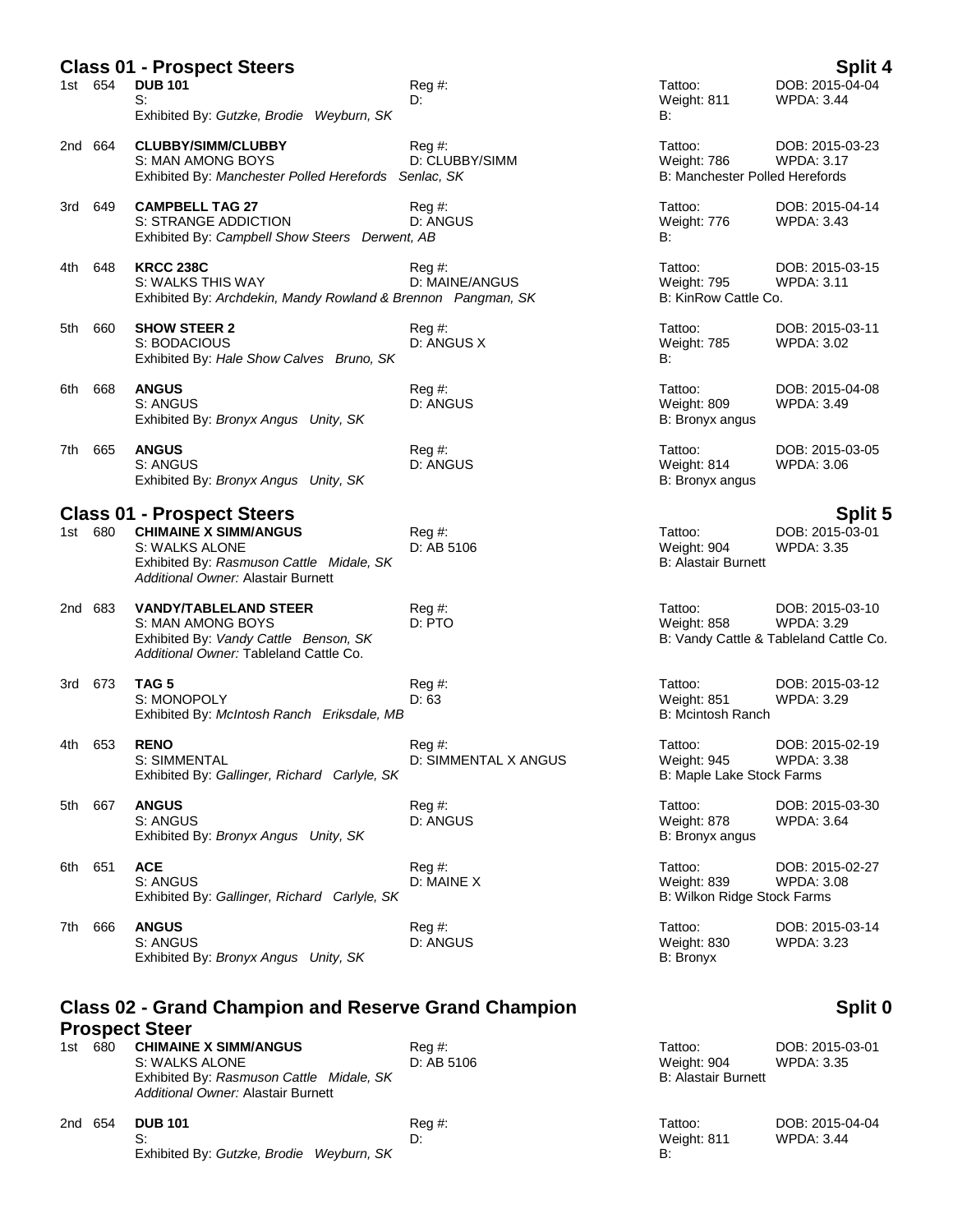| <b>Class 03 - Prospect Heifers</b><br>Split 1 |         |                                                                                                          |                              |                                                                   |                                      |
|-----------------------------------------------|---------|----------------------------------------------------------------------------------------------------------|------------------------------|-------------------------------------------------------------------|--------------------------------------|
|                                               | 1st 630 | <b>SALTY DOG</b><br>S:                                                                                   | $Reg#$ :<br>D:               | Tattoo:<br>Weight: 576                                            | DOB: 2015-04-29<br><b>WPDA: 2.73</b> |
|                                               |         | Exhibited By: Longway Ranch Melville, SK                                                                 |                              | B:                                                                |                                      |
|                                               | 2nd 607 | <b>ML AMEN'S ANGEL</b><br>S: MAPLE LAKE AMEN 7703<br>Exhibited By: Gallinger, Richard Carlyle, SK        | Reg#<br>D: ANGUS X SHORTHORN | Tattoo:<br>Weight: 631<br><b>B: Richard Gallinger</b>             | DOB: 2015-04-29<br>WPDA: 2.99        |
| 3rd                                           | 609     | <b>ML AMEN'S BLUE LADY</b><br>S: MAPLE LAKE AMEN 7703<br>Exhibited By: Gallinger, Richard Carlyle, SK    | Reg#<br>D: MAINE X SHORTHORN | Tattoo:<br>Weight: 705<br><b>B: Richard Gallinger</b>             | DOB: 2015-04-20<br>WPDA: 3.20        |
| 4th.                                          | 610     | <b>GF COUNTRY SASS 41C</b><br>S: WALK THIS WAY<br>Exhibited By: Gilchrist Farms Lucknow, ON              | $Reg#$ :<br>D:               | Tattoo: GF 41<br>Weight: 669<br><b>B: GILCHRIST FARMS</b>         | DOB: 2015-04-20<br><b>WPDA: 3.04</b> |
| 5th                                           | 631     | <b>MONOPOLY SON</b><br>S:<br>Exhibited By: Longway Ranch Melville, SK                                    | Reg#<br>D:                   | Tattoo:<br>Weight: 527<br>B:                                      | DOB: 2015-05-24<br><b>WPDA: 2.83</b> |
|                                               |         | <b>Class 03 - Prospect Heifers</b>                                                                       |                              |                                                                   | <b>Split 2</b>                       |
|                                               | 1st 605 | <b>CAMPBELL TAG 15</b><br>S: WALKS ALONE<br>Exhibited By: Campbell Show Steers Derwent, AB               | Reg #:<br>D: RED ANGUS       | Tattoo:<br>Weight: 718<br>B:                                      | DOB: 2015-04-04<br><b>WPDA: 3.04</b> |
|                                               | 2nd 612 | <b>GF WILDEST DREAM 002C</b><br>S: MAN AMONG BOYW<br>Exhibited By: Gilchrist Farms Lucknow, ON           | Reg#<br>D: DIRTY HAIRY       | Tattoo: GF 002<br><b>Weight: 750</b><br><b>B: GILCHRIST FARMS</b> | DOB: 2015-04-10<br><b>WPDA: 3.26</b> |
|                                               | 3rd 611 | <b>GF FANTASIZE THIS 112C</b><br>S: WALK THIS WAY<br>Exhibited By: Gilchrist Farms Lucknow, ON           | Reg#<br>D:                   | Tattoo: GF 112<br>Weight: 668<br><b>B: GILCHRIST FARMS</b>        | DOB: 2015-04-01<br><b>WPDA: 2.79</b> |
| 4th                                           | 608     | <b>ML AMEN'S BLACK VELVET</b><br>S: MAPLE LAKE AMEN 7703<br>Exhibited By: Gallinger, Richard Carlyle, SK | Reg#<br>D: ANGUS X           | Tattoo:<br>Weight: 648<br><b>B: Richard Gallinger</b>             | DOB: 2015-04-19<br><b>WPDA: 2.93</b> |
|                                               | 5th 617 | <b>HHF BOOTY</b><br>S: M.A.B<br>Exhibited By: Hiller Hay Farms Calmar, AB                                | Reg#<br>D: MAINE/ANGUS/CHI   | Tattoo:<br>Weight: 500<br>B:                                      | DOB: 2015-04-18<br><b>WPDA: 2.25</b> |
| <b>Class 03 - Prospect Heifers</b><br>Split 3 |         |                                                                                                          |                              |                                                                   |                                      |
|                                               | 1st 602 | <b>KRCC 297C</b><br>S: MAN AMONGST BOYS<br>Exhibited By: Archdekin, Mandy Rowland & Brennon Pangman, SK  | Reg #:<br>D: MAINE/RED ANGUS | Tattoo:<br>Weight: 697<br>B: KinRow Cattle Co.                    | DOB: 2015-03-29<br>WPDA: 2.88        |
|                                               | 2nd 626 | <b>MAGGIE</b><br>S: WALKS ALONE<br>Exhibited By: T Squared Livestock Fort Assiniboine, AB                | Reg#<br>D: SUNSEEKER         | Tattoo:<br>Weight: 618<br><b>B: Travis Thompson</b>               | DOB: 2015-03-26<br><b>WPDA: 2.52</b> |
| 3rd                                           | 629     | <b>SALTY DOG</b><br>S: SALTY DOG<br>Exhibited By: Longway Ranch Melville, SK                             | Reg#<br>D: RED ANGUS         | Tattoo:<br><b>Weight: 575</b><br>B:                               | DOB: 2015-03-28<br><b>WPDA: 2.37</b> |
| 4th.                                          | 623     | <b>CLUBBY/SIMM/ANGUS</b><br>S: MAN AMONG BOYS<br>Exhibited By: Manchester Polled Herefords Senlac, SK    | Reg#<br>D: SIMM/ANGUS        | Tattoo:<br><b>Weight: 593</b><br>B: Manchester polled herefords   | DOB: 2015-03-26<br><b>WPDA: 2.42</b> |
| 5th                                           | 628     | <b>COMFORT ZONE</b><br>S: COMFORT ZONE<br>Exhibited By: Longway Ranch Melville, SK                       | Reg#<br>D: MONOPOLY          | Tattoo:<br>Weight: 661<br>В:                                      | DOB: 2015-03-26<br><b>WPDA: 2.70</b> |
|                                               |         | <b>Class 03 - Prospect Heifers</b>                                                                       |                              |                                                                   | <b>Split 4</b>                       |

2nd 604 **CAMPBELL TAG 6** Reg #: Tattoo: DOB: 2015-03-19 S: MONOPOLY D: SCC155 Weight: 778 WPDA: 3.09 Exhibited By: *Campbell Show Steers Derwent, AB* B: